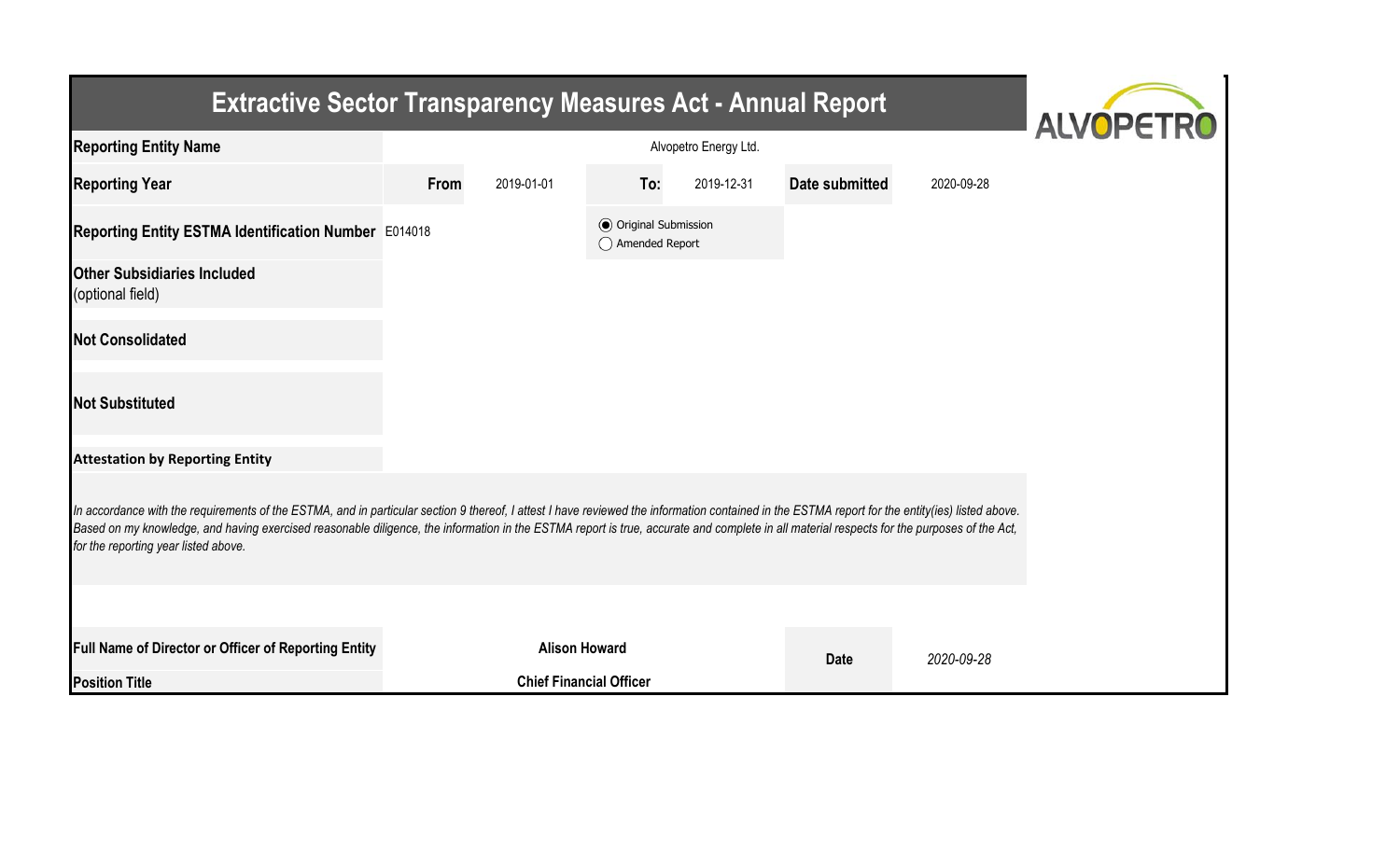| Extractive Sector Transparency Measures Act - Annual Report                                                                                                                      |                          |                                                   |                                         |            |      |                                |                |                  |                                               |                                      |                                                                                                                                                                                                                                               |
|----------------------------------------------------------------------------------------------------------------------------------------------------------------------------------|--------------------------|---------------------------------------------------|-----------------------------------------|------------|------|--------------------------------|----------------|------------------|-----------------------------------------------|--------------------------------------|-----------------------------------------------------------------------------------------------------------------------------------------------------------------------------------------------------------------------------------------------|
| <b>Reporting Year</b><br><b>Reporting Entity Name</b><br><b>Reporting Entity ESTMA</b><br><b>Identification Number</b><br><b>Subsidiary Reporting Entities (if</b><br>necessary) | From:                    | 2019-01-01                                        | To:<br>Alvopetro Energy Ltd.<br>E014018 | 2019-12-31 |      | Currency of the Report USD     |                |                  |                                               |                                      |                                                                                                                                                                                                                                               |
|                                                                                                                                                                                  | <b>Payments by Payee</b> |                                                   |                                         |            |      |                                |                |                  |                                               |                                      |                                                                                                                                                                                                                                               |
| Country                                                                                                                                                                          | Payee Name <sup>1</sup>  | Departments, Agency, etc<br>Payments <sup>2</sup> | <b>Taxes</b>                            | Royalties  | Fees | <b>Production Entitlements</b> | <b>Bonuses</b> | <b>Dividends</b> | Infrastructure<br><b>Improvement Payments</b> | <b>Total Amount paid to</b><br>Payee | Notes <sup>34</sup>                                                                                                                                                                                                                           |
|                                                                                                                                                                                  |                          |                                                   |                                         |            |      |                                |                |                  |                                               |                                      | The Company did not make any<br>payments to government bodies<br>during the period specified, which<br>individually or in the aggregate, meet<br>disclosure requirments as required by<br>the Extractive Sector Transparency<br>Measures Act. |
|                                                                                                                                                                                  |                          |                                                   |                                         |            |      |                                |                |                  |                                               |                                      |                                                                                                                                                                                                                                               |
|                                                                                                                                                                                  |                          |                                                   |                                         |            |      |                                |                |                  |                                               |                                      |                                                                                                                                                                                                                                               |
|                                                                                                                                                                                  |                          |                                                   |                                         |            |      |                                |                |                  |                                               |                                      |                                                                                                                                                                                                                                               |
|                                                                                                                                                                                  |                          |                                                   |                                         |            |      |                                |                |                  |                                               |                                      |                                                                                                                                                                                                                                               |
|                                                                                                                                                                                  |                          |                                                   |                                         |            |      |                                |                |                  |                                               |                                      |                                                                                                                                                                                                                                               |
|                                                                                                                                                                                  |                          |                                                   |                                         |            |      |                                |                |                  |                                               |                                      |                                                                                                                                                                                                                                               |
|                                                                                                                                                                                  |                          |                                                   |                                         |            |      |                                |                |                  |                                               |                                      |                                                                                                                                                                                                                                               |
|                                                                                                                                                                                  |                          |                                                   |                                         |            |      |                                |                |                  |                                               |                                      |                                                                                                                                                                                                                                               |
|                                                                                                                                                                                  |                          |                                                   |                                         |            |      |                                |                |                  |                                               |                                      |                                                                                                                                                                                                                                               |
|                                                                                                                                                                                  |                          |                                                   |                                         |            |      |                                |                |                  |                                               |                                      |                                                                                                                                                                                                                                               |
|                                                                                                                                                                                  |                          |                                                   |                                         |            |      |                                |                |                  |                                               |                                      |                                                                                                                                                                                                                                               |
|                                                                                                                                                                                  |                          |                                                   |                                         |            |      |                                |                |                  |                                               |                                      |                                                                                                                                                                                                                                               |
|                                                                                                                                                                                  |                          |                                                   |                                         |            |      |                                |                |                  |                                               |                                      |                                                                                                                                                                                                                                               |
|                                                                                                                                                                                  |                          |                                                   |                                         |            |      |                                |                |                  |                                               |                                      |                                                                                                                                                                                                                                               |
|                                                                                                                                                                                  |                          |                                                   |                                         |            |      |                                |                |                  |                                               |                                      |                                                                                                                                                                                                                                               |
|                                                                                                                                                                                  |                          |                                                   |                                         |            |      |                                |                |                  |                                               |                                      |                                                                                                                                                                                                                                               |
|                                                                                                                                                                                  |                          |                                                   |                                         |            |      |                                |                |                  |                                               |                                      |                                                                                                                                                                                                                                               |
|                                                                                                                                                                                  |                          |                                                   |                                         |            |      |                                |                |                  |                                               |                                      |                                                                                                                                                                                                                                               |
|                                                                                                                                                                                  |                          |                                                   |                                         |            |      |                                |                |                  |                                               |                                      |                                                                                                                                                                                                                                               |
| <b>Additional Notes:</b>                                                                                                                                                         |                          |                                                   |                                         |            |      |                                |                |                  |                                               |                                      |                                                                                                                                                                                                                                               |